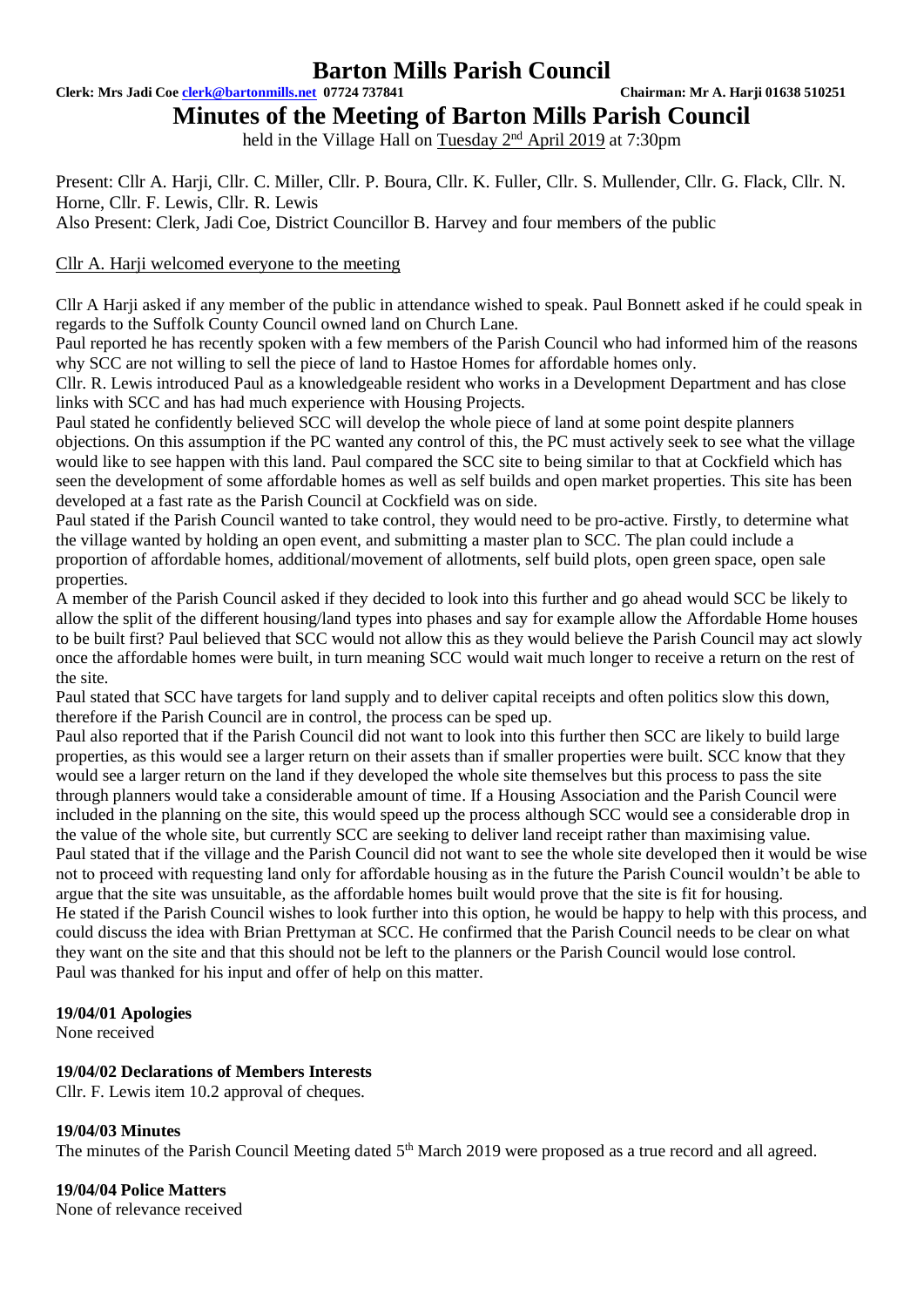**Clerk: Mrs Jadi Coe [clerk@bartonmills.net](mailto:clerk@bartonmills.net) 07724 737841 Chairman: Mr A. Harji 01638 510251**

# **19/04/05 County and District Councillors Report**

No report given from District Councillor B. Harvey as the District Council has entered the period of Purdah. Cllr. B. Harvey passed on Cllr. L. Busuttil's apologies.

# **19/04/06 Planning and Environment**

#### **General & For Consideration:**

#### **19/04/06.01**

DC/19/0309/HH – householder planning application for (i) first floor extension over existing garage, (ii) sunroom to rear elevation, (iii) internal alterations and changes to fenestration, (iv) partial conversion to existing garage to create utility room at 57 The Street, Barton Mills, IP28 6AA

-It was proposed to support the application and all agreed.

# **Tree Applications (for information only):**

None

# **Awaiting Forest Heath decisions and pending appeals:**

DC/18/2191/FUL – planning app. For 1 self contained two bed unit at 35 The Street, Barton Mills, IP28 6AA *- noted as pending at 1.4.19*

DC/18/2027/FUL change of use of land for sale and display of cars at Hand Car Wash, Fiveways, Barton Mills, - *noted as pending at 1.4.19*

**Decided/approved (for information only)**

None

# **19/04/07 Clerk's Report & Matters Arising from the Minutes of the Last Meeting (For Info Only)**

The clerk reported she had taken nomination papers to West Suffolk House, and there were a few minor errors that she corrected. She also stated that the Parish Council donations agreed at the previous meeting had all been sent and letters/emails of thanks had been received from Headway Suffolk, Citizens Advice and East Anglian Air Ambulance.

Cllr. A. Harji reported he had a message of thanks from the Good Neighbour Scheme.

- The clerk also reported she had a telephone call from a parishioner in regards to a request for a light canopy/shield on a street light outside her home. The clerk responded informing the parishioner that this had been brought to the attention of the Parish Council at the previous meeting and that a member of the Council had been to look at the light and it was agreed at the meeting to not install a shield. The parishioner was not pleased with the response and also reported that the light was on 24 hours a day. Cllr. P. Boura reported the fault on said street light after being informed of this and the clerk informed the parishioner of this.
- Finally, the clerk reported she had an email of complaint in regards to the public toilets by Walkers Snack Bar, being closed due to blockages, The clerk stated that she discovered these were maintained by Suffolk Highways who have now been informed of the problem.

#### **19/04/08 Correspondence**

• An email had been received from Suffolk Highways informing the Parish Council that a parking area had been created with kerbing stones and shingle within the village green area and that there is also a worn away area of grass where another vehicle has been parking.

The Parish Council informed the clerk that they had created the turning area and had also informed all residents of Grange Lane about a year ago that they did have the PCs permission to park on The Green.

• An email had been received from Savills on behalf of UK Power Networks regarding a proposal to install a new substation in the Mildenhall Road area of Barton Mills. A new substation is required to ensure the security of supply in the area.

Cllr. P. Boura stated that a Parish Council she had been a member of previously had a similar situation and received money from this scheme. It was agreed the clerk would contact Savills to arrange a meeting with Cllr. P. Boura and Cllr. A. Harji. (JC/PB/AH)

# **19/04/09 Parish Matters**

# 19/04/09.01 Site for affordable housing

The members felt they had four options in regards to affordable housing sites

- I. Continue to seek SCC land but only for affordable housing
- II. Talk with land owner who had offered to sell land off Church Lane previously
- III. Look back at all original sites identified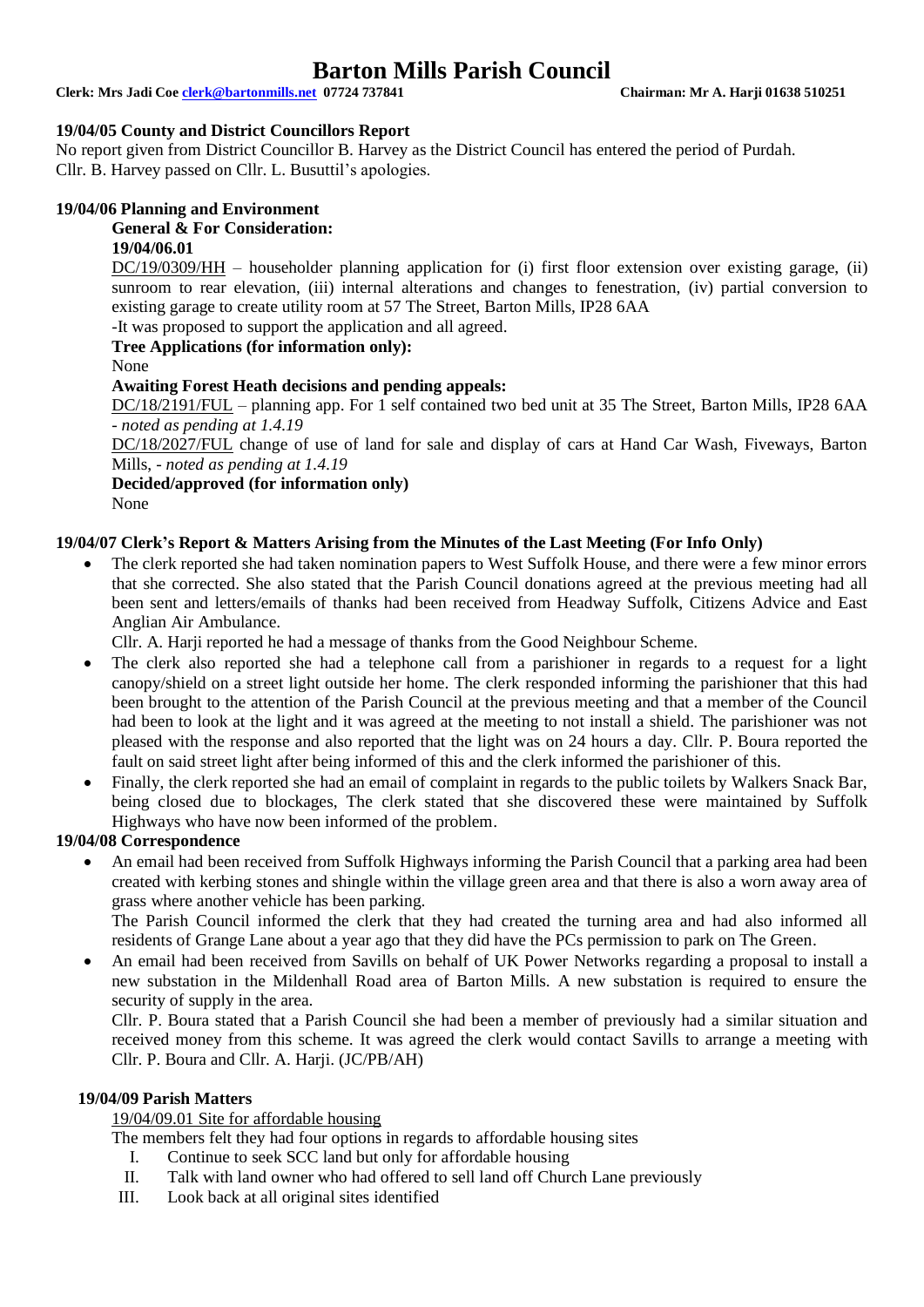# **Clerk: Mrs Jadi Coe [clerk@bartonmills.net](mailto:clerk@bartonmills.net) 07724 737841 Chairman: Mr A. Harji 01638 510251**

IV. Look further into developing the whole piece of land owned by SCC as detailed by Paul Bonnett at the start of the meeting.

It was agreed that all four options should be looked at further but simultaneously in order to save losing further time, if an option falls through.

Cllr. R. Lewis proposed to look at the four options simultaneously, this was unanimously agreed.

It was agreed that the Annual Parish Meeting should be to inform residents of the parish, the current situation the Parish Council are at with looking at affordable home sites.

It was agreed the clerk should contact Isobel at Hastoe Homes and ask to arrange a meeting with land owner who previously offered to sell land and that the clerk should continue to seek clarification from Isobel whether any of the other sites originally identified would may now be considered by the planners. (JC)

The clerk would also email members of any updates in the coming weeks and it could then be decided if the members wished to arrange a working group to discuss options further and to bring ideas to all members at the next Parish Council meeting to agree on.

# 19/04/09.02 Football Grant/Coaching update

The clerk reported funding of £442 has now been received and this will cover the cost for four sessions and that she has asked Sporting 87 to pencil in dates of Tuesday  $28<sup>th</sup>$  and Wednesday  $29<sup>th</sup>$  May.

It was agreed to confirm these dates with Sporting87. (JC)

Cllr. P. Boura suggested waiting until the October Half Term to hold further sessions.

# 19/04/09.03 Allotment lease approval

Suffolk County Council have sent a new term of contract for a further 10year lease on the land which is used for allotments on Bell Lane, Barton Mills. The annual rent has increased from £100 to £130 payable in arrears every 6 months. The rent would be reviewed every three years and would be increased inline the Retail Price Index.

It was agreed to bring this item forward to the next meeting in order to allow time to review the terms.

# 19/04/09.04 Maintenance of Assets

Cllr. P. Boura reported the following:

- $\circ$  Two new seats and two pairs of chains are required for the swings, the cost of these being £147.12 incl. VAT. Cllr. P. Boura proposed these were purchased and all agreed.
- o There has been damage to one of the picnic benches it was agreed to purchase an additional slat at a cost of about £8.00 to fix the bench,
- $\circ$  Ouote detailing £250.00 from K & M Lighting had been received in regards to a new Street Light in the Village Hall carpark and that further quotes have been requested. It was agreed to turn the existing flood light currently lighting the Village Hall Car Park so as to light the play area/field and to request quotes for converting both floodlights to LED.
- o The street light inventory had been received but several errors were noted which have not yet been corrected.

It was agreed at this point to only pay 50% of the SCC lighting bill which was due to be proposed and to send a letter stating the reason being is that the invoice is incorrect as we have been overcharged. It was agreed the clerk could make payment of the final invoice when this was received and approved by Cllr. P. Boura

o UKPN are currently connecting the 3 new street lights and Cllr P. Boura expressed concern at the extent of the works being carried out to connect the new light at the corner of Church Meadow. She suggested that when the clerk received the invoice, if this exceeded the original quote of just under £5000, to let her know so that the charges can be disputed.

# 19/04/09.05 SID Rota

The Rota was agreed until the 24<sup>th</sup> May 2019.

19/04/09.06 Highways meeting update

The clerk reported that she had informed Steve Merry of the dates that the Village Hall was available in May. He has now passed this onto Highways England but has not had a response.

19/04/09.07 Ideas for the Annual Parish Meeting

It was agreed to inform the Parish of the current four options of sites for affordable homes in the Village: It was agreed to hold this meeting on Wednesday 29<sup>th</sup> May at 7:30pm, and that the clerk would book the Village Hall. (JC)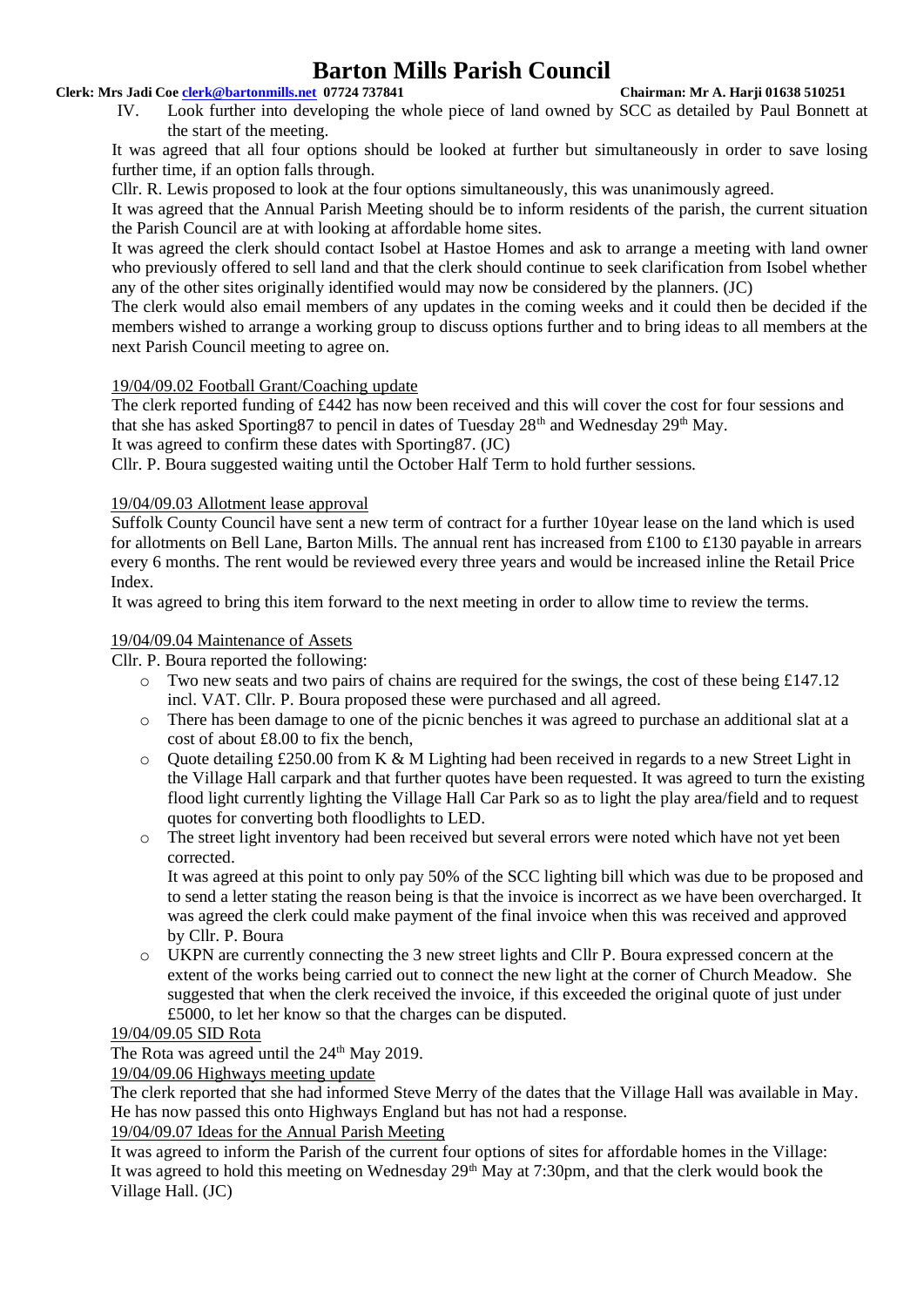#### **Clerk: Mrs Jadi Coe [clerk@bartonmills.net](mailto:clerk@bartonmills.net) 07724 737841 Chairman: Mr A. Harji 01638 510251**

It was also noted that the new elected Chairman would be responsible for the Agenda of the meeting. 19/04/09.08 Receive quotes and funding options for Spring football pitch works

The clerk reported as agreed at last months meeting, there were four possible options for funding of the football pitch, in which she has now investigated further and in doing so discovered funding was unlikely. Cllr. F. Lewies reported she had spoken with a member of the Football Club who stated that the work the Parish Council thought may be needed was too much. It was agreed for the clerk to ask INL to cut the field once a week instead of every other week, and ask gardener Sarah Limmer whether she would consider helping with re-seeding patches of the pitch if the Parish Council purchased the seed mixture. (JC) 19/04/09.09 Elections update

The clerk stated all nomination papers given to her had been hand delivered on Friday 29<sup>th</sup> March. 19/04/09.10 Use of field as Car Park

It has been noted that vehicles are using the playing field as a carpark not just when the Village Hall carpark is full and also driving across the whole field rather than parking at the side as intended as an overflow carpark. It was agreed to keep the gate shut to help deter the public from continuing to use the field to drive on.

# **19/04/10 Finance & Policies**

19/04/10.01Parish Council Bank Balances and Reconciliation from list of Payments and Receipts. The clerk reported at  $20<sup>th</sup>$  March £9,237.06 was held in the current account and £10,001.29 in the deposit account.

The bank reconciliations and statements were signed by Cllr. P. Boura

19/04/10.02 The following cheques were proposed for payment.

|        |                   |                              | 4.497.50   | 709.73     | 5.207.23 |          |
|--------|-------------------|------------------------------|------------|------------|----------|----------|
| 01-Apr | K & M Lighting    | Light maintenance            | 6.66       | 1.33       | 7.99     | Chg 1639 |
| 01-Apr | <b>WS Council</b> | Litter Bins to 31.3.20       | 153.92     | 0.00       | 153.92   | Chg 1638 |
| 28-Mar | <b>Tindalls</b>   | Paper - Barton Miller        | 108.00     | 21.60      | 129.60   | Chg 1637 |
| 31-Mar | P Boura           | Expenses                     | 16.00      | 0.00       | 16.00    | Chg 1636 |
| 28-Mar | <b>SCC</b>        | Street Light Maint.          | 3,324.08   | 664.82     | 3.988.90 | Chg 1635 |
| 01-Mar | <b>SALC</b>       | 6mths payroll                | 45.00      | 9.00       | 54.00    | Chg 1634 |
| 31-Mar | <b>HMRC</b>       | PAYE and NI                  | 247.20     | 0.00       | 247.20   | Chg 1633 |
| 31-Mar | J Coe             | Expenses                     | 107.04     | 12.98      | 120.02   | Chg 1632 |
| 31-Mar | J Coe             | Clerk salary and holiday pay | 489.60     | 0.00       | 489.60   | Chg 1631 |
| Date   | Payee             | <b>Details</b>               | <b>Net</b> | <u>VAT</u> | Gross    |          |

All cheques were approved for payment except cheque 1635 to Suffolk County Council which was agreed to only pay 50% of, until issue with the inventory and invoice had been resolved.

Clerks overtime of 2.5 hours in the month of March was also approved along with payment of £17.99 to TSOHost for Lite Hosting, which the clerk would pay for by Debit Card and claim in expenses in May.  $(JC)$ 

# **19/04/11 Parish Councillors reports (for information only)**

Cllr. F. Lewis gave the following report in regards to the recent Local Area SALC meeting she had attended: *The meeting was held at Bardwell. There were about 20 people present representing about 12 Parish and Town Councils. Now that Forest Heath and St Edmundsbury are joined as one Council, the area SALC meetings also cover both districts.*

*SALC is changing the format of meetings in that they will be more as informal discussion forums, not agendad procedures, but usually will be with an invited speaker. On this occasion the main part of the meeting was the exchange of information between councils present. As always, road works, pot holes and traffic were major concerns. The representatives from Mildenhall outlined theit plans for the Jubilee fields, and the river banks and for Lark in the Park and an account of Merry Mildenhall. I spoke about our problems with finding a site for the next set of Affordable Homes.*

*The SALC CEO, Sally Longmate, is keen that SALC should be a helpful organisation that local councils, and individuals can call on for information and practical help. Much can be found by individuals accessing the new SALC web site and Clerks have the password for protected documents. SALC is changing significantly and there is to be a new SALC Constitution.*

*The message that came out loud and clear is 'SALC is there to help -use it!' And if you can't find what you want on the web site – e mail them.*

**19/04/12 Items for future agendas** Affordable Housing